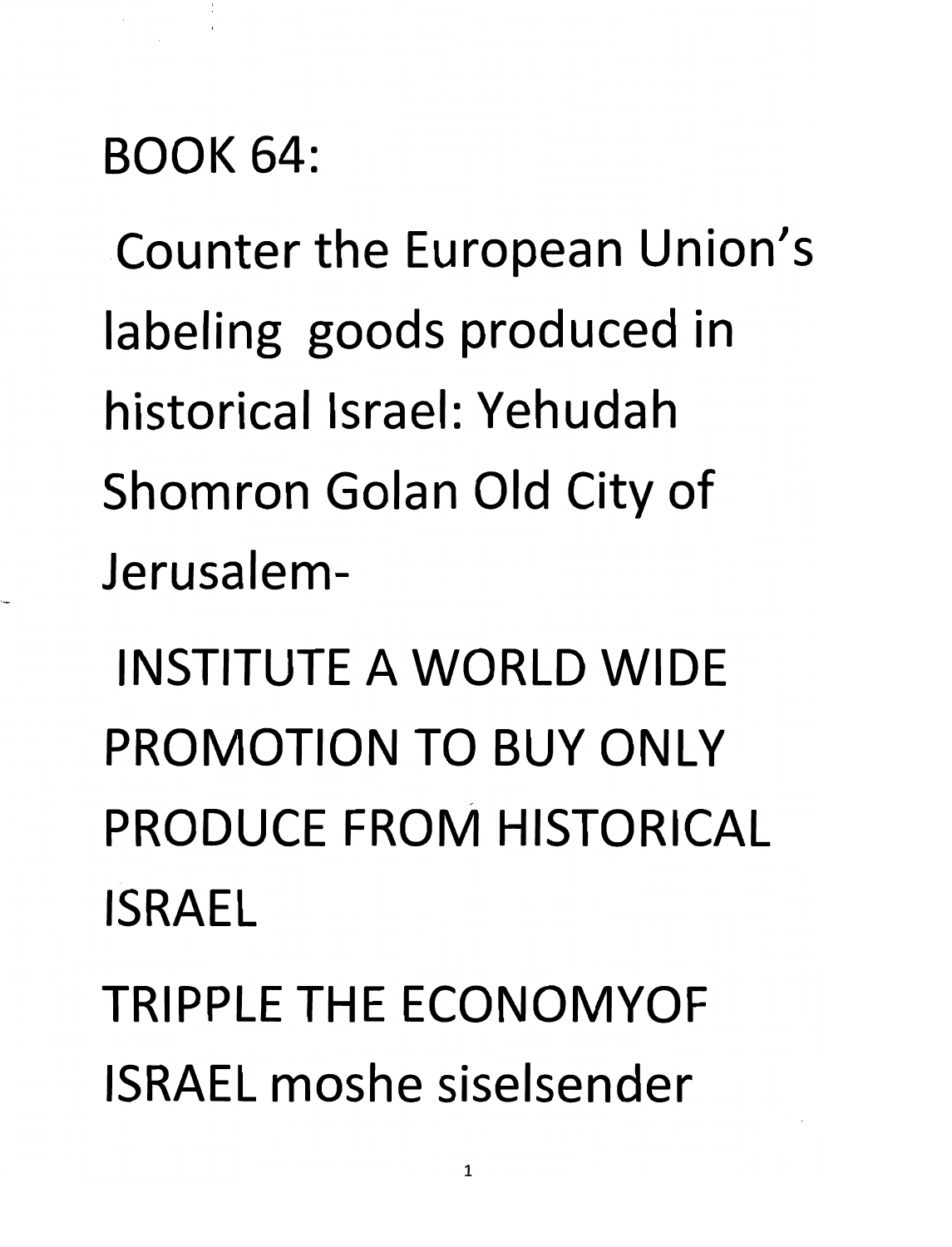*Unmasking european union =read name like Hebrew is read from right to left*

*[eur]Rah =Evil*

*Split the word European into*

*two =euro pean*

*pean=*

*p and b interchange*

*pean =bean =son [translated*

*from Hebrew to English]*

*union =nion=Nun*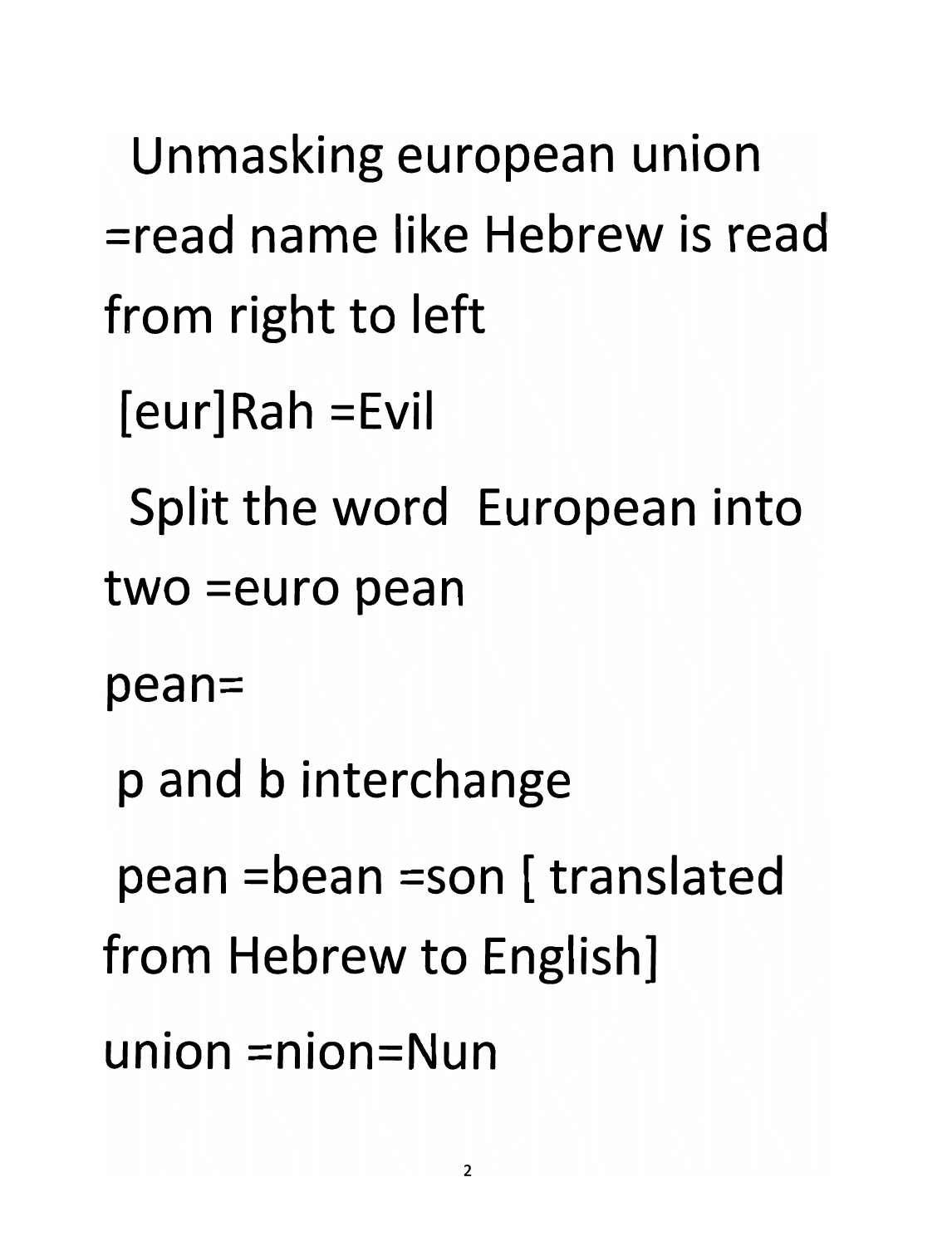*Nun+Bean+Rah=*

*Son of Nun is Evil*

*[translated from Hebrew to English]*

*Son of Nun =Evil*

*The Book of Joshua in the Bible relates that Joshua the son of Nun replaced Moses after he die/as the leader of the Jews. Joshua led the Jews and delivered God's promise to give the Jews all of historical Israel.*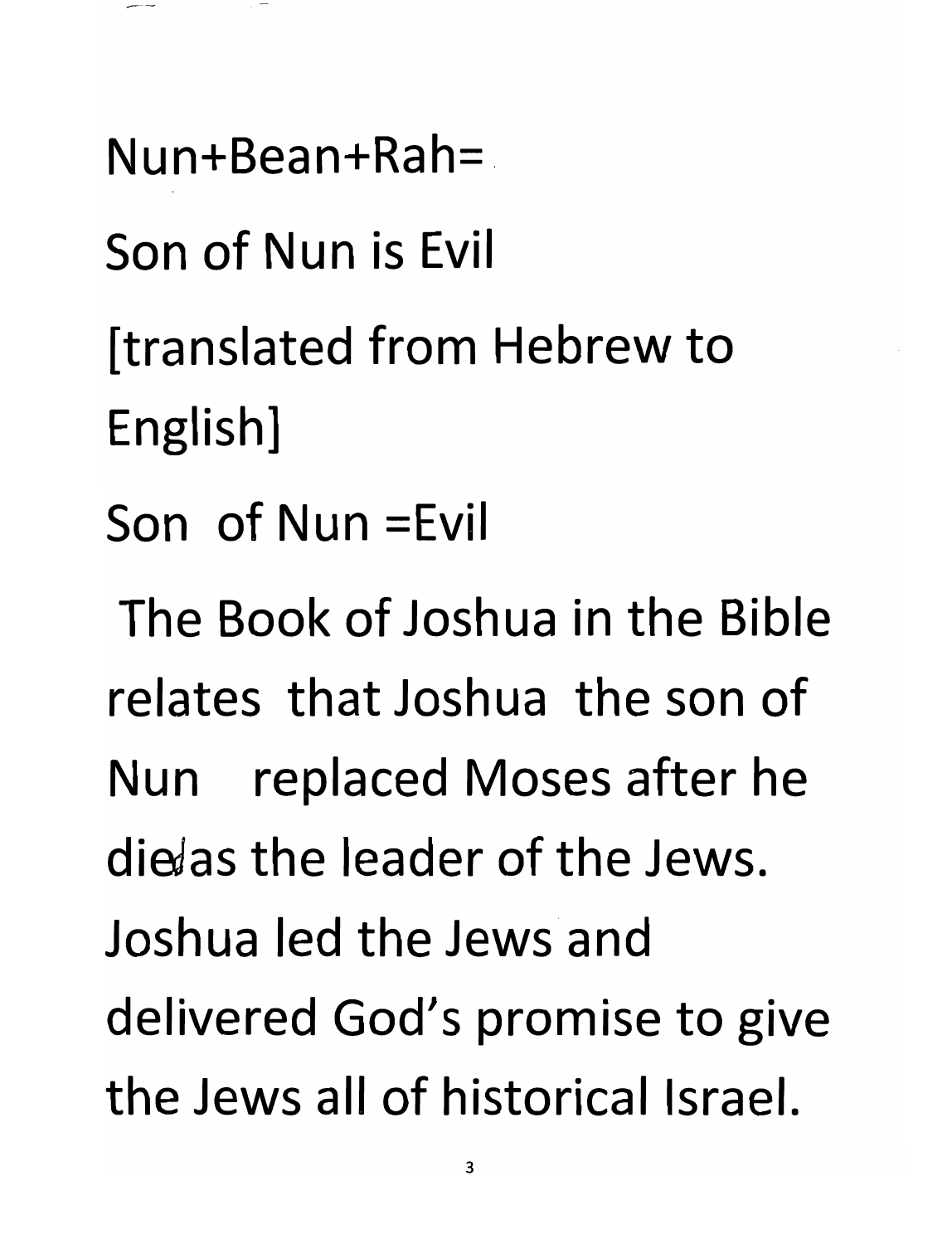*The European Union defies God and the Bible. They declare that historical Israel: Yehudah Shomron Golan Old City of Jerusalem are not Israel. They are "Palestine". The European Union in effect want to void and destroy what God declared. They in effect declare war* on God like the ancient  $4^{f\circ f\circ f\circ f\circ af}$ *people built a tower in Babylon*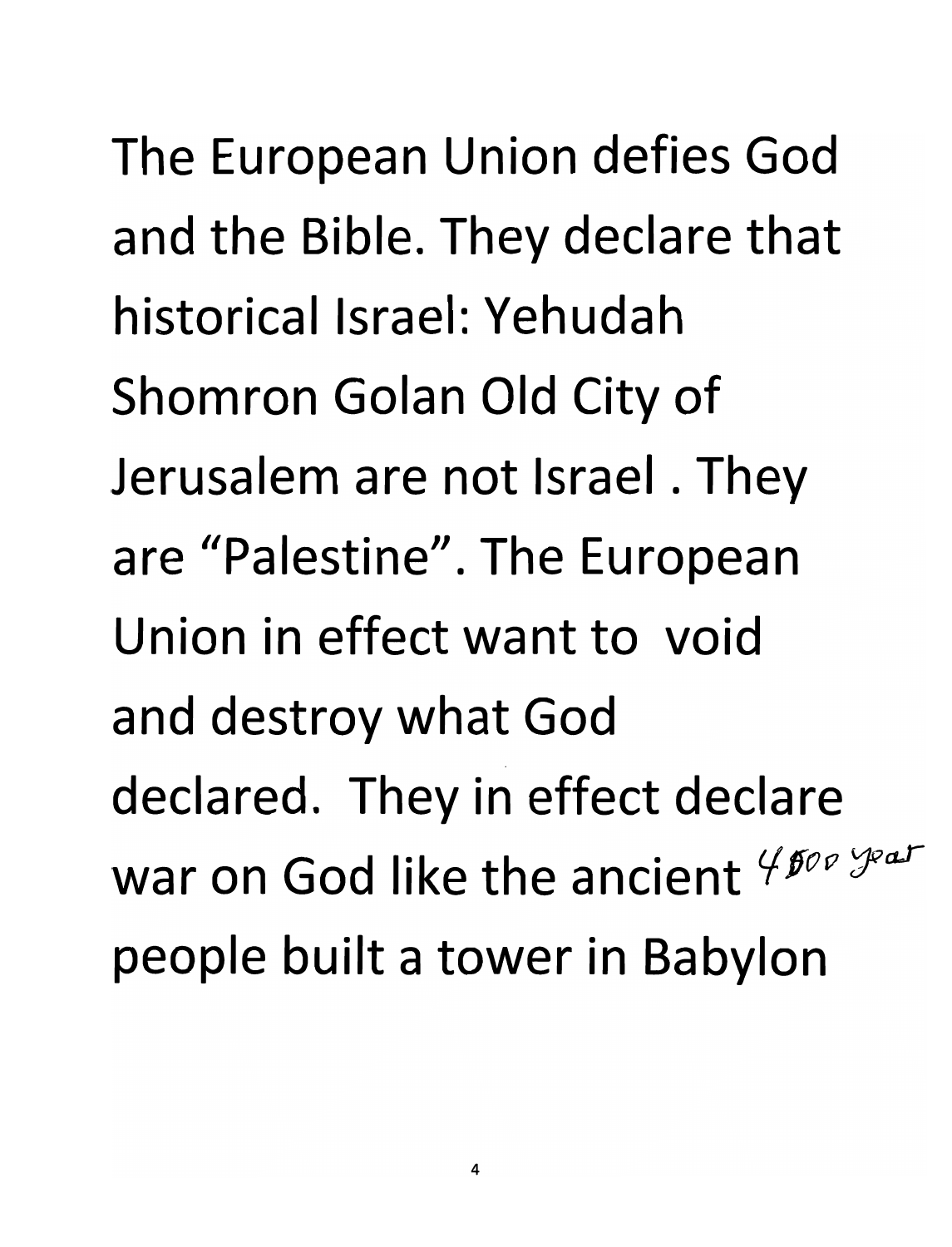*to declare void the Words of God.*

*The European Union is a Ressurection of 4000 year old people who built the Babylon Tower. They wanted to build a tower to heaven to wage war against God. All these ancient people had their individual languages and formed a "European Union" with one*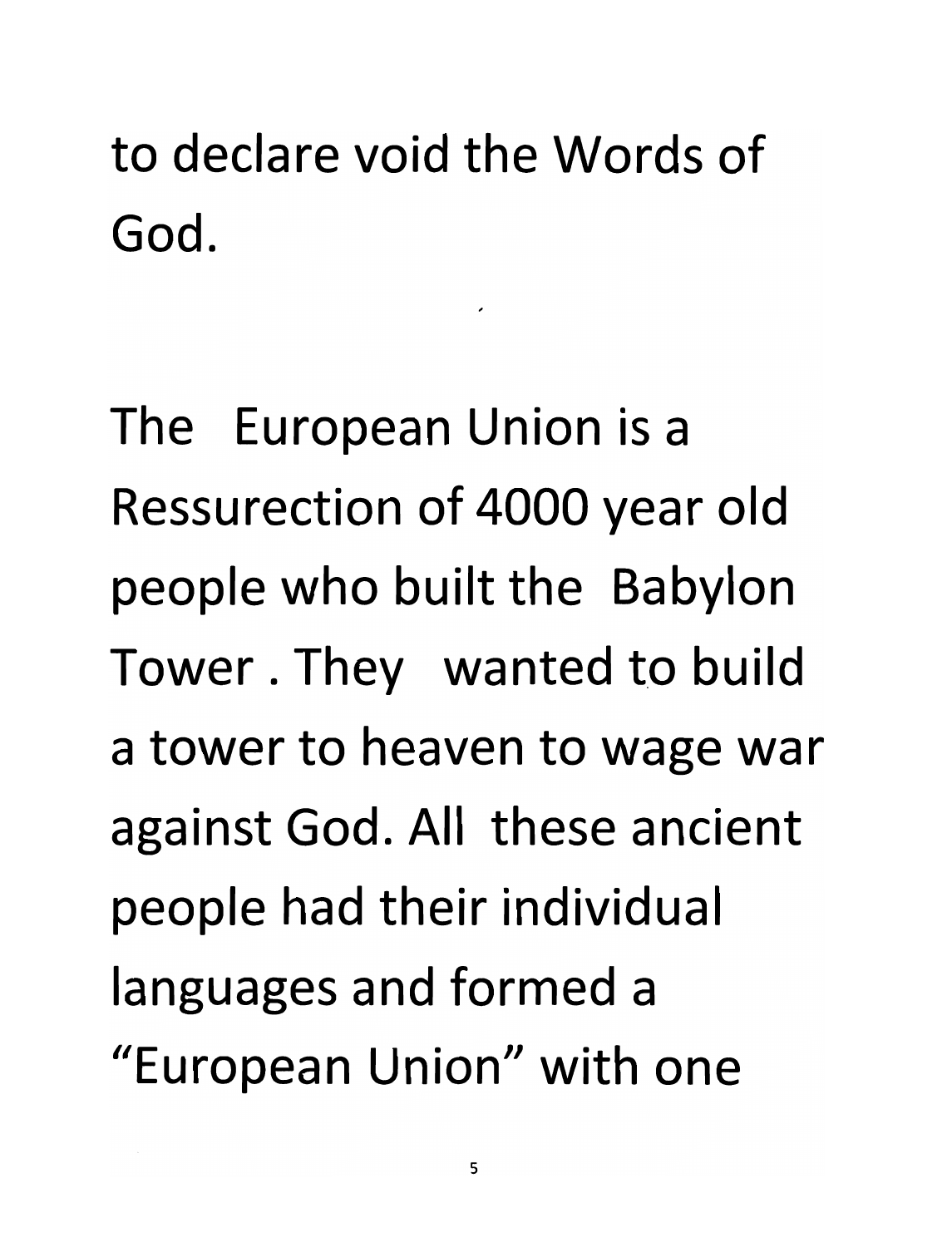*common language and a common bond to twist language: Evil =good Good = evil Original Orwillians. God confounded them by having them forget their common language and remember only their own language and own interests*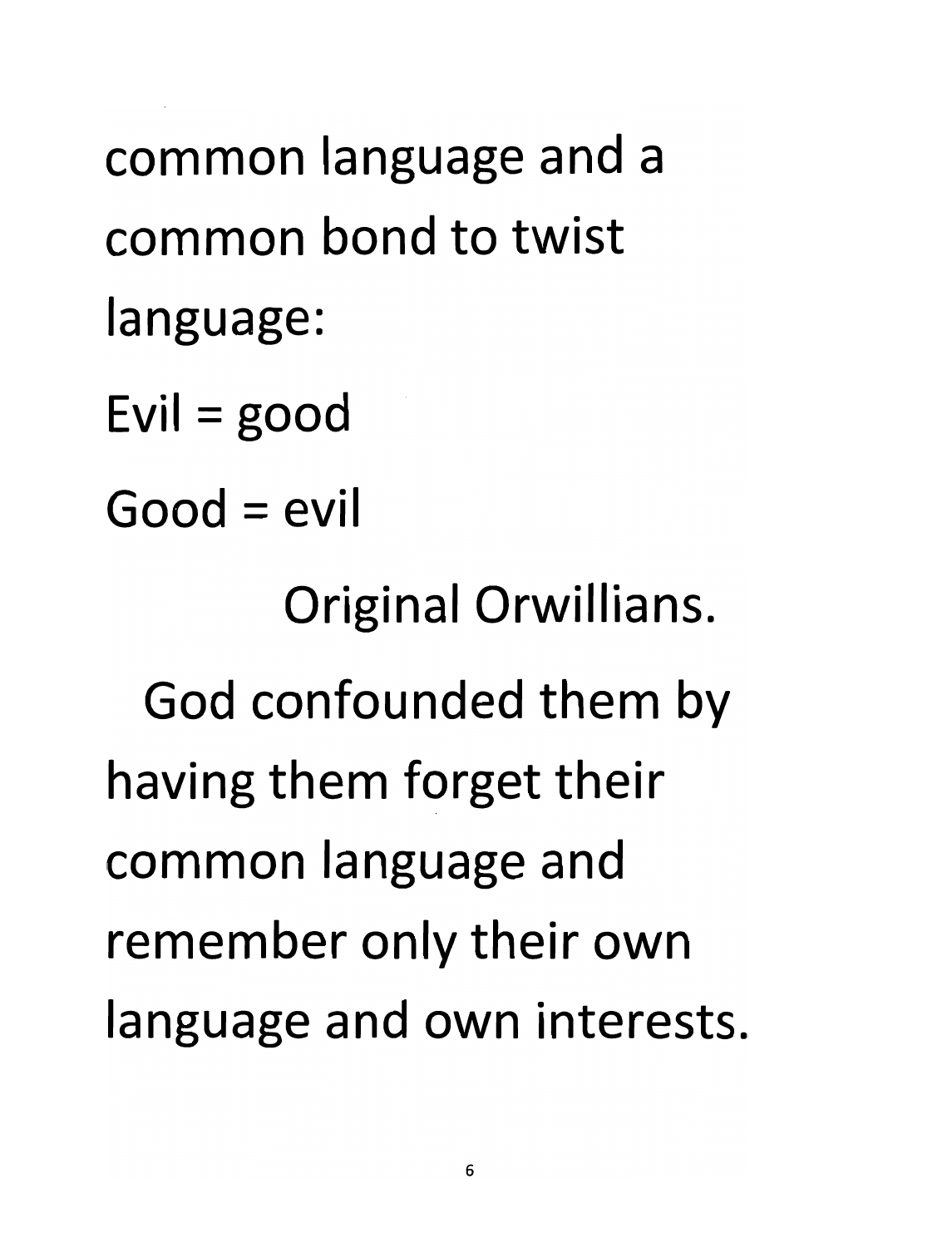*When one of them was standing on the ground and shouted to one on the ladder "do you need additional bricks?"*

*The one on top of the ladder understood the words to mean "throw the brick on my head"*

*He threw the brick, killing the one on the ground. The ones on the ground then killed the one on the ladder.*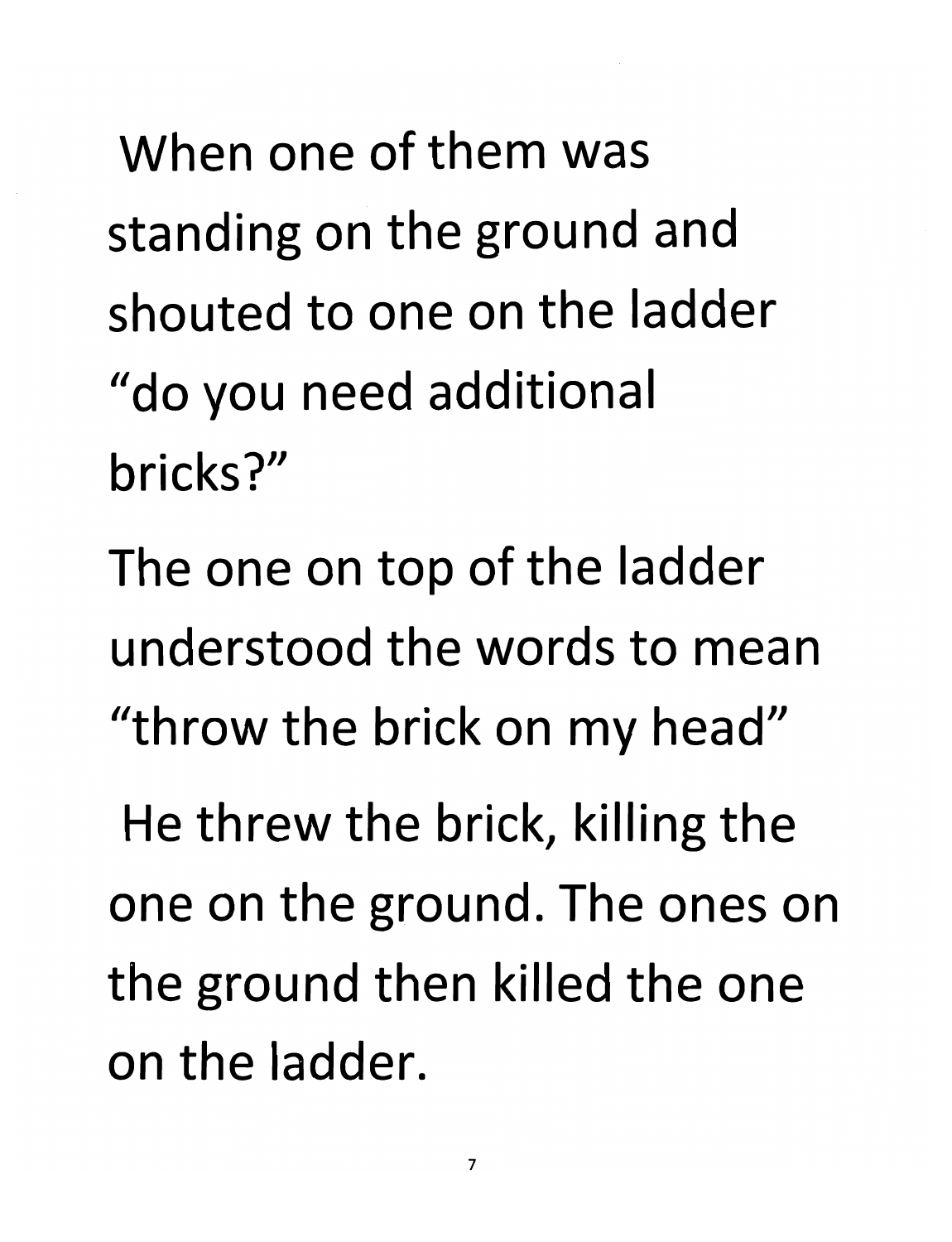*Turkey today shot down a Russian jet who invaded their air space in Syria. They killed the Russian pilot.*

*Russia retaliated by declaring an embargo against Turkey.*

*Piefce prick the BALOON of the non entity-the European union and the air [euro] pea[pean] onion[union] falls apart.*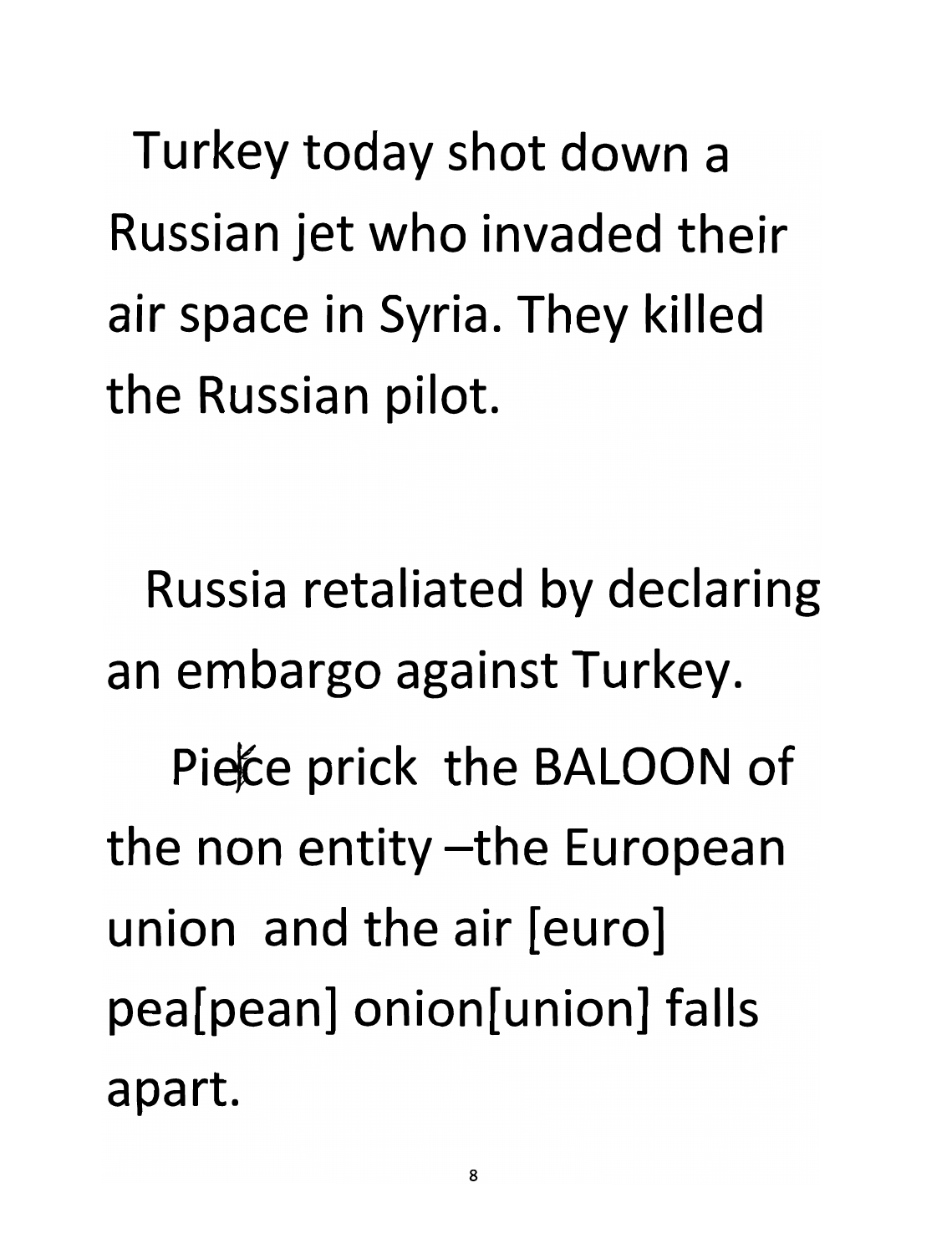*This flat monster that has no soldiers no tanks no airplanes no navy no money no nothingis the reincarnation of the 2000 year European butcher who slaughtered billions as I have minutely described in all my previous books.*

*This non entity only comes alive if the target recognizes it. If the target ignores it ,it will remain one sided-flat.*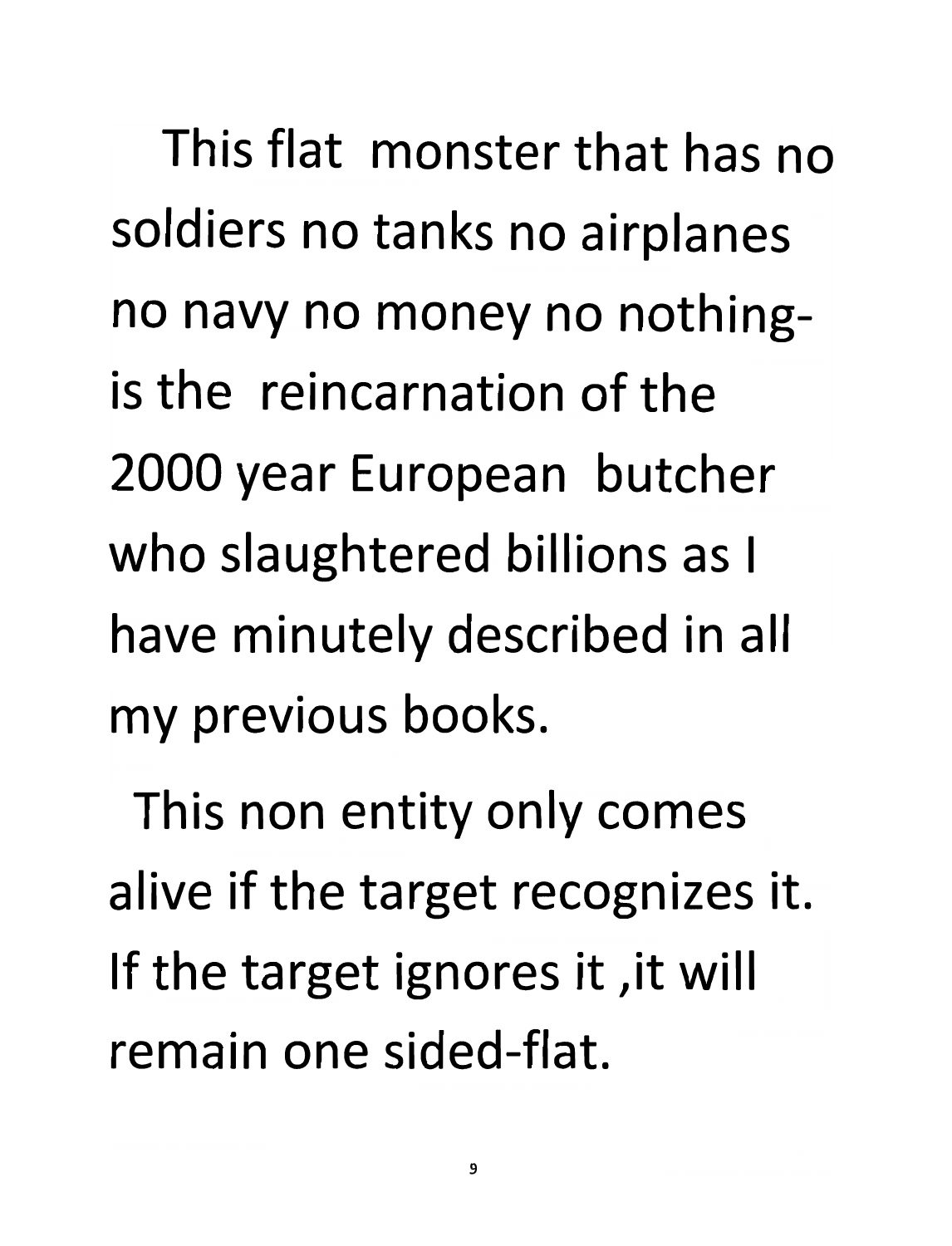*THE TARGET GIVES IT THE THIRD DIMENTION.*

*ISRAEL SHOULD IGNORE THE air[eur]pea [pean] onion [union] Israel under no condition should have any business with this non entity. Israel should treat all representatives of this non entity as non entities. Israel should talk only to the individual countries in Europe.*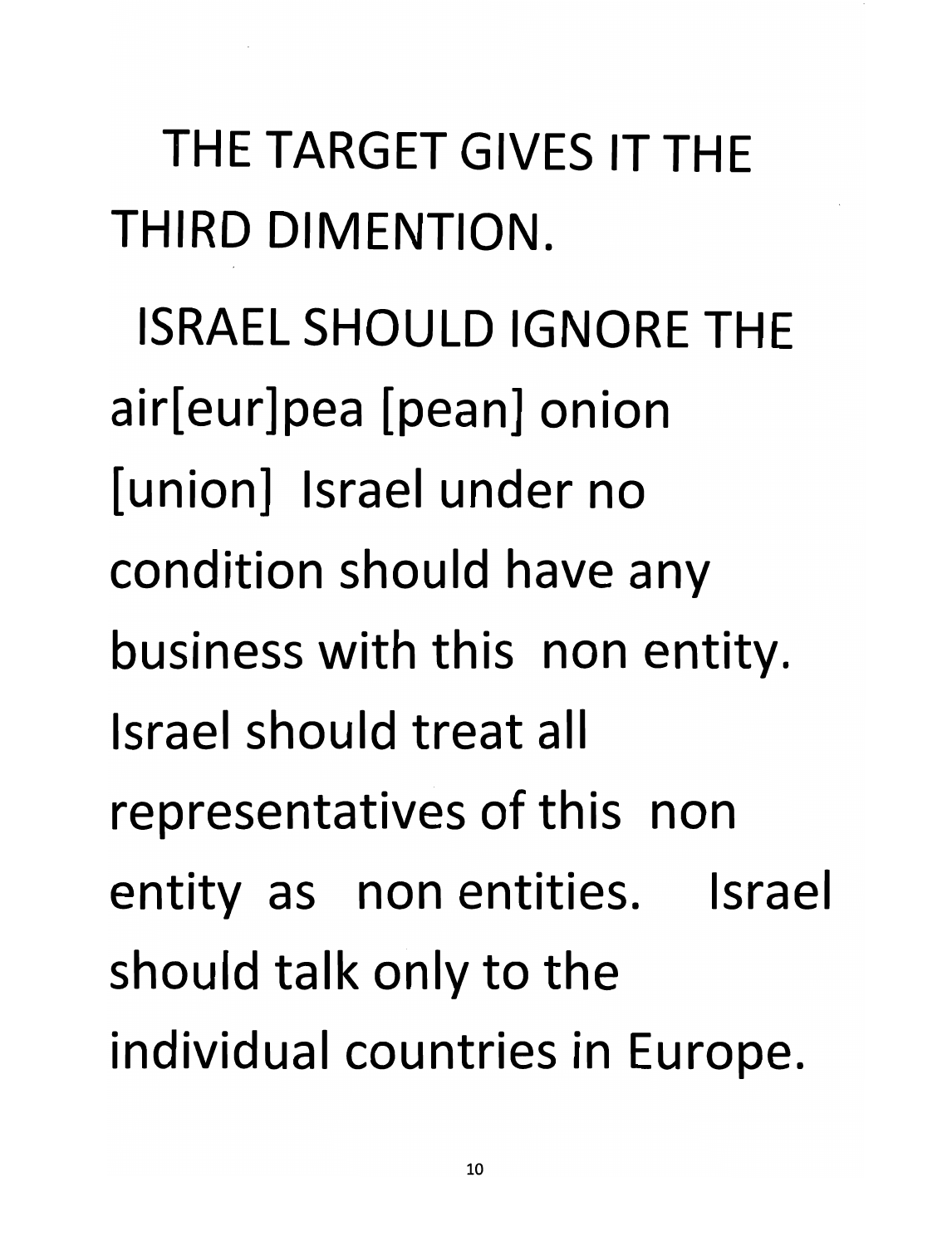*They should avoid this non entity like the plague. This will cut down to size the ugly heads of this 21st century reincarnation of the 4000 year old people of the Tower of Babylon who confronted God.*

*This non entity should be exposed as such; so the world knows who they really are. The world will eventually treat them the same as Israel.*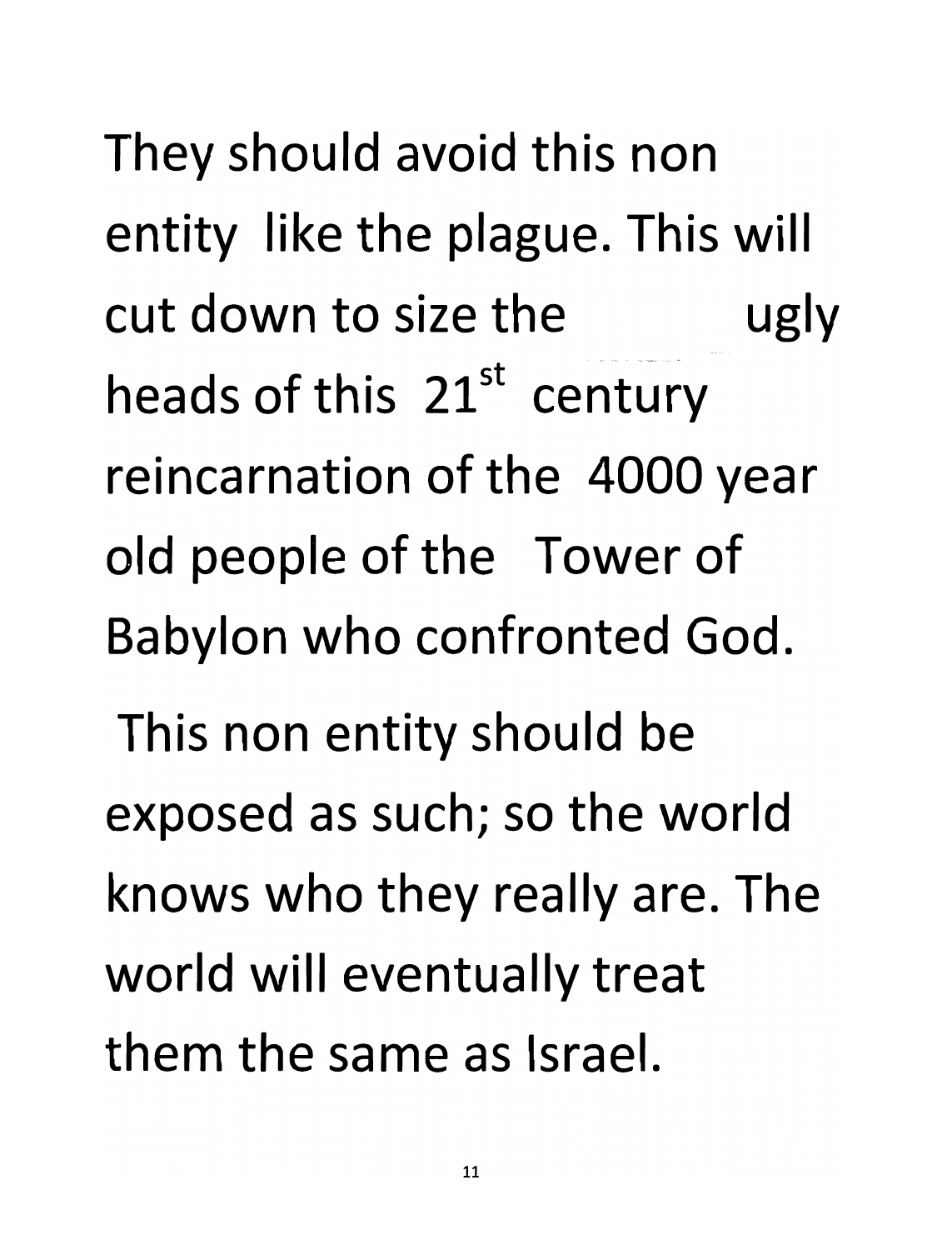*Those who deny Jews historical Israel-YEHUDA SHOMRON GOLAN OLD CITY OF JERUSALEM are all non entities.*

*THEY WILL ALL MEET THEIR END AND SELF DESTRUCT AT THE HANDS OF THENON EXISTING PALESTINIANS WHOM THEY CREATED TO REPLACE THE JEWS IN HISTORICAL ISRAEL. THEY ARE AN OTHER*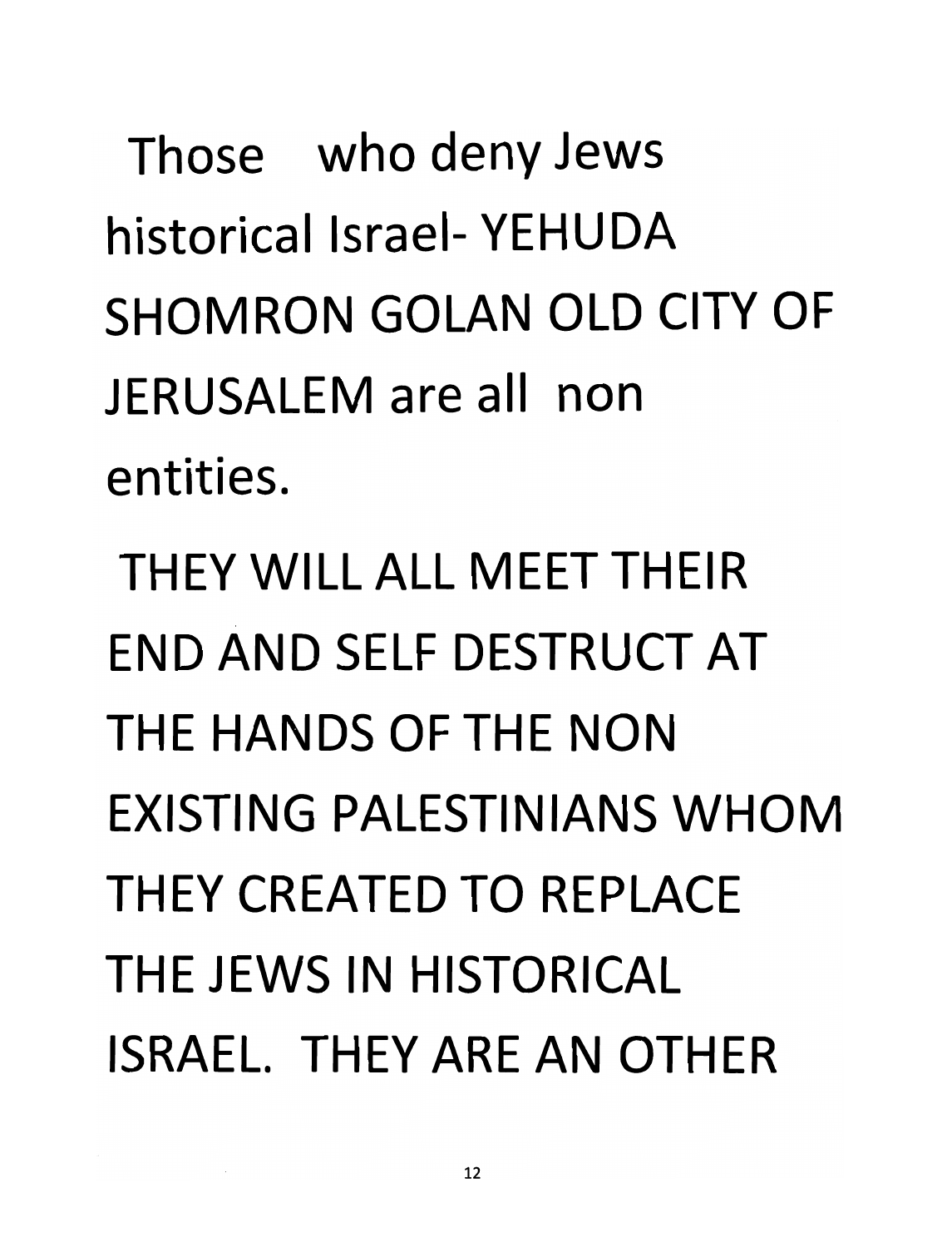*FACE OF ANTI-SEMITIC REPLACEMENT THEOLOGY THAT GAVE BIRTH TO THE NAZIS WHO KILLED 6 MILLION JEWS AND1 MILLION JEWISH CHILDREN AND 100 MILLION NON JEWS 1933-1945 .*

*THE Europeans KILLED BILLIONS OF NON JEWS IN THE LAST 2000 YEARS.*

*ALL Palestinians should be shipped to Syria. FROM THERE*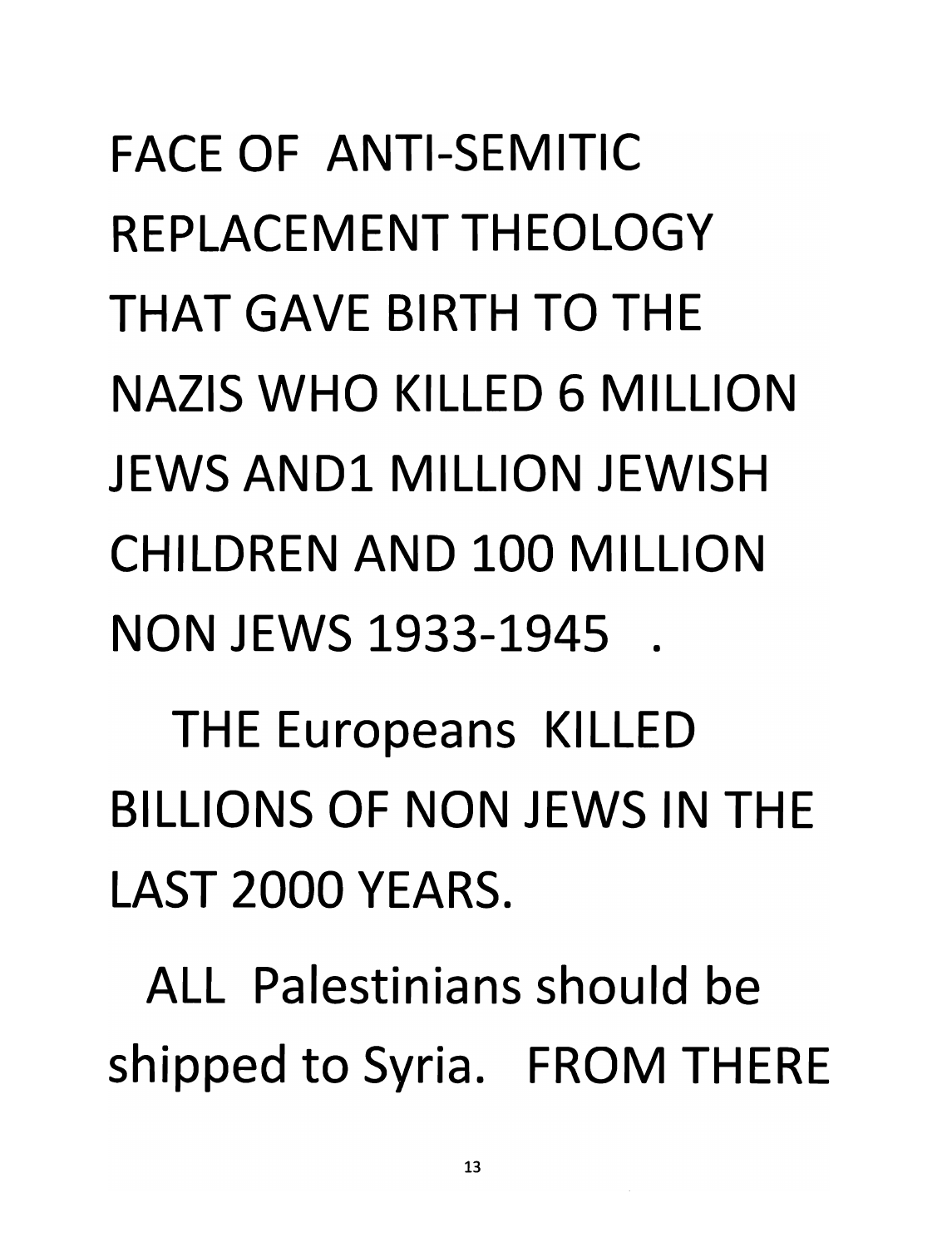### *THEY WILL IMMIGRATE TO EUROPE AND SHOW THE EUROPEANS THEIR GRATITUDE BY STABBING THEM CAR RAMMING THEM STONING THEM THROWING MOLOTOV COCKTAILS AND SHOOTING THEM .*

### *THE EUROPEANS WILL DO TO THEM WHAT THE JEWS SHOULD HAVE DONE BUT*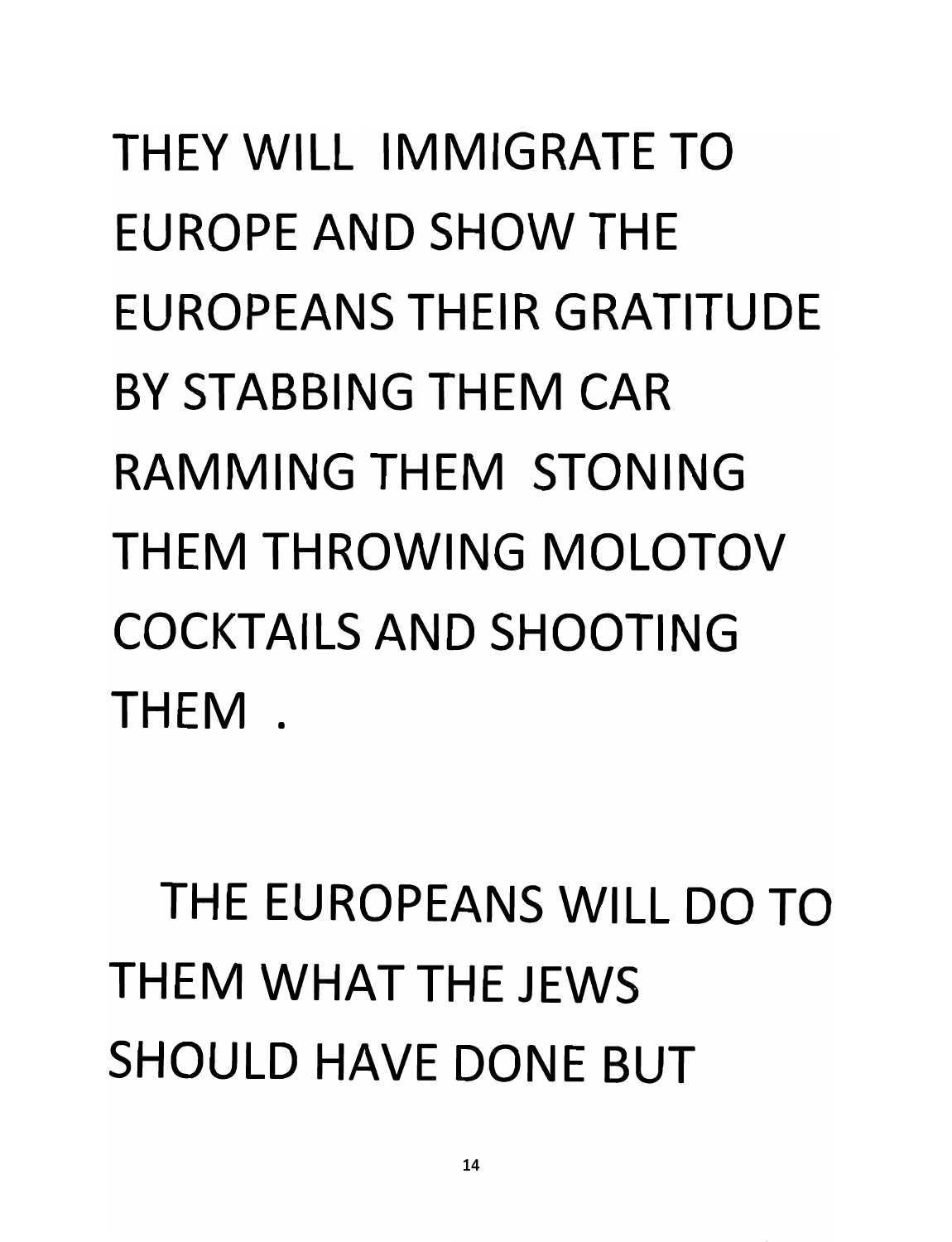#### *WERE SHACKLED BY THE EUROPEANS.*

*THE EUROPEANS WILL KILL ALL OF THEM.*

*IN THAT WAY WE WILL KILL 2 BIRDS WITH ONE STONE. -THOSE WHO PREPARE A NOOSE FOR THE JEW WILL SWING -THEMSELVES.*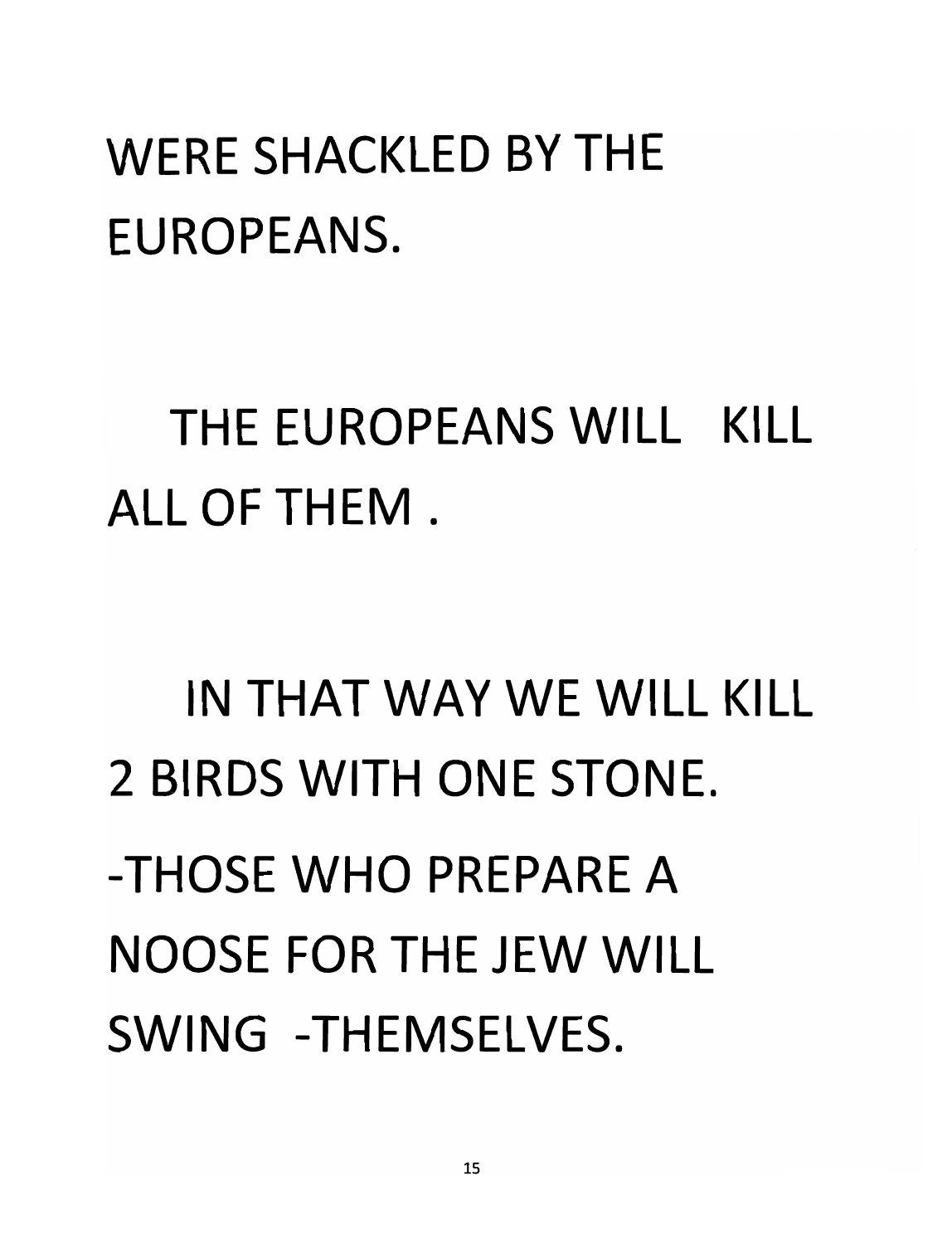*THE EUROPEANS WILL ALL HANG TOGETHER WITH THEIR BASTARDS-THE PALESTINIANS-WHOM THEY CREATED . WHAT THEY SCHEMED TO CHANGE THE NAME OF "YEHUDAH SHOMRON "-TO THE "WEST BANK "AND DECLARE JEWISH SETTLEMENTS ILLEGAL WILL HAUNT THEM TO THEIR LAST DAY.*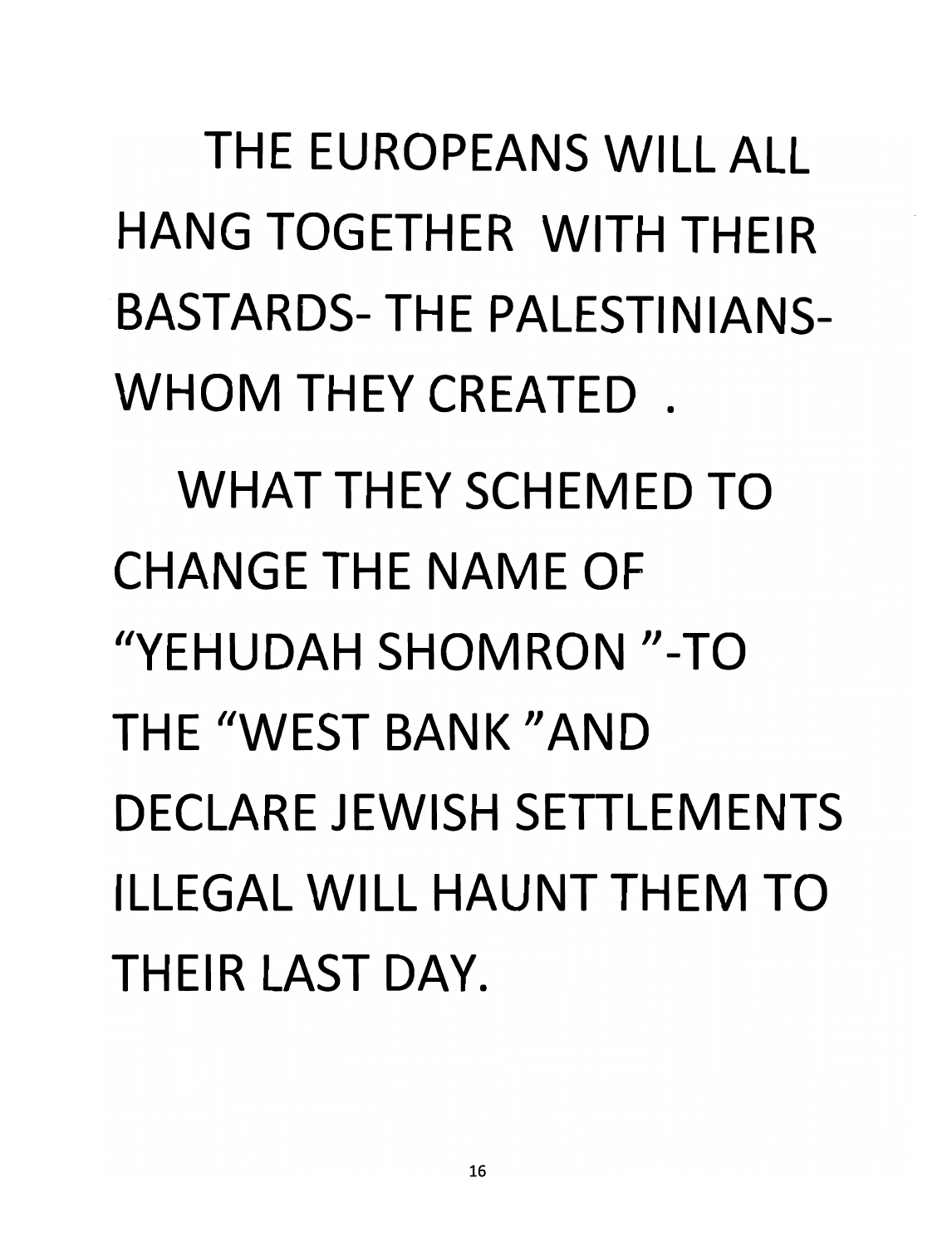*ALL EUROPE "THE WEST" WILL BE DECLARED THE "WEST BANK"*

*ILLEGAL FOR NON MUSLIMS TO LIVE THERE.*

*WHAT GOES AROUND-WHAT YOU DISH OUT COMES AROUND-TO HIT YOU*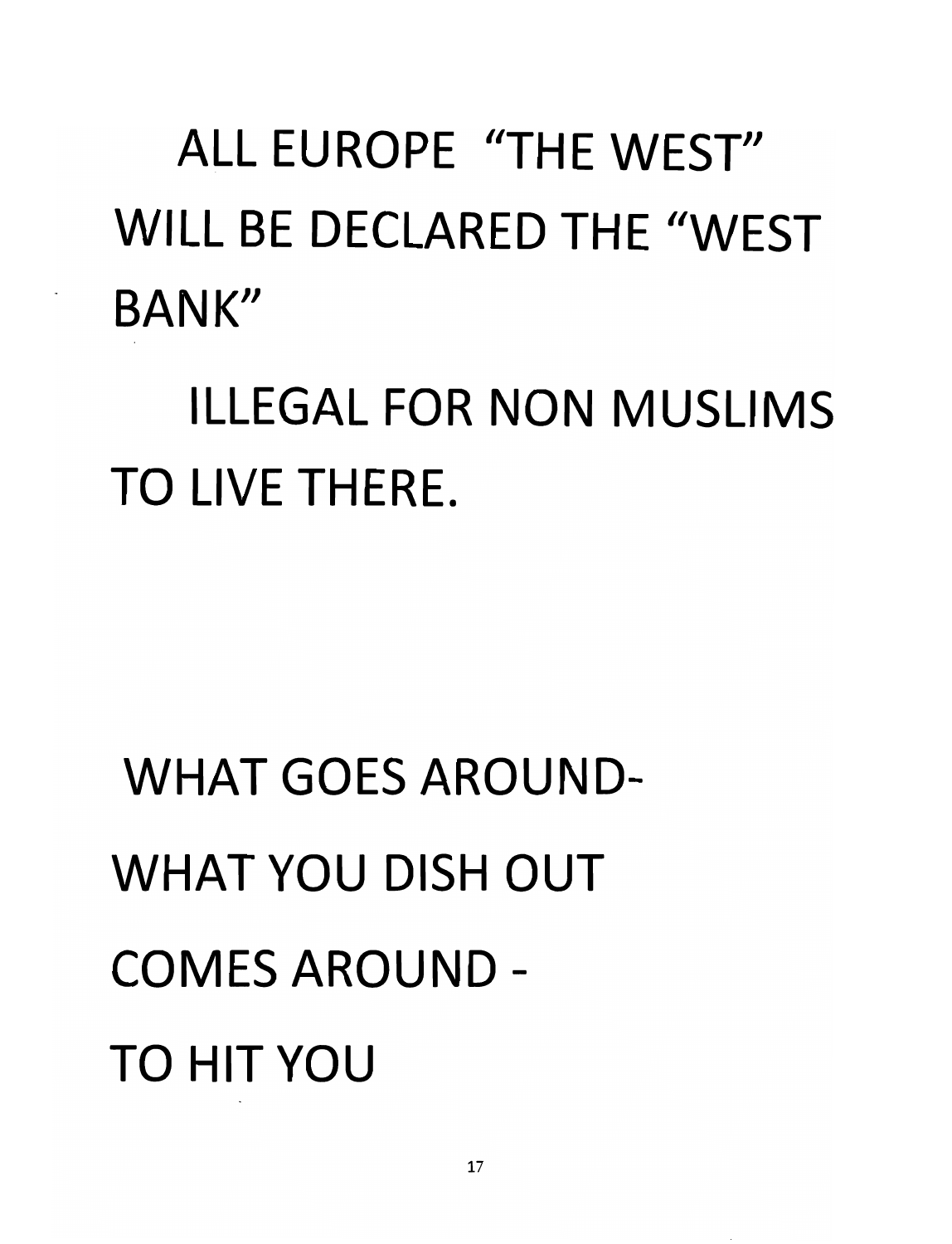# *WHEN YOU THROW AT A FAN IT WILL SPLASH YOU.*

 $\mathcal{L}^{\text{max}}_{\text{max}}$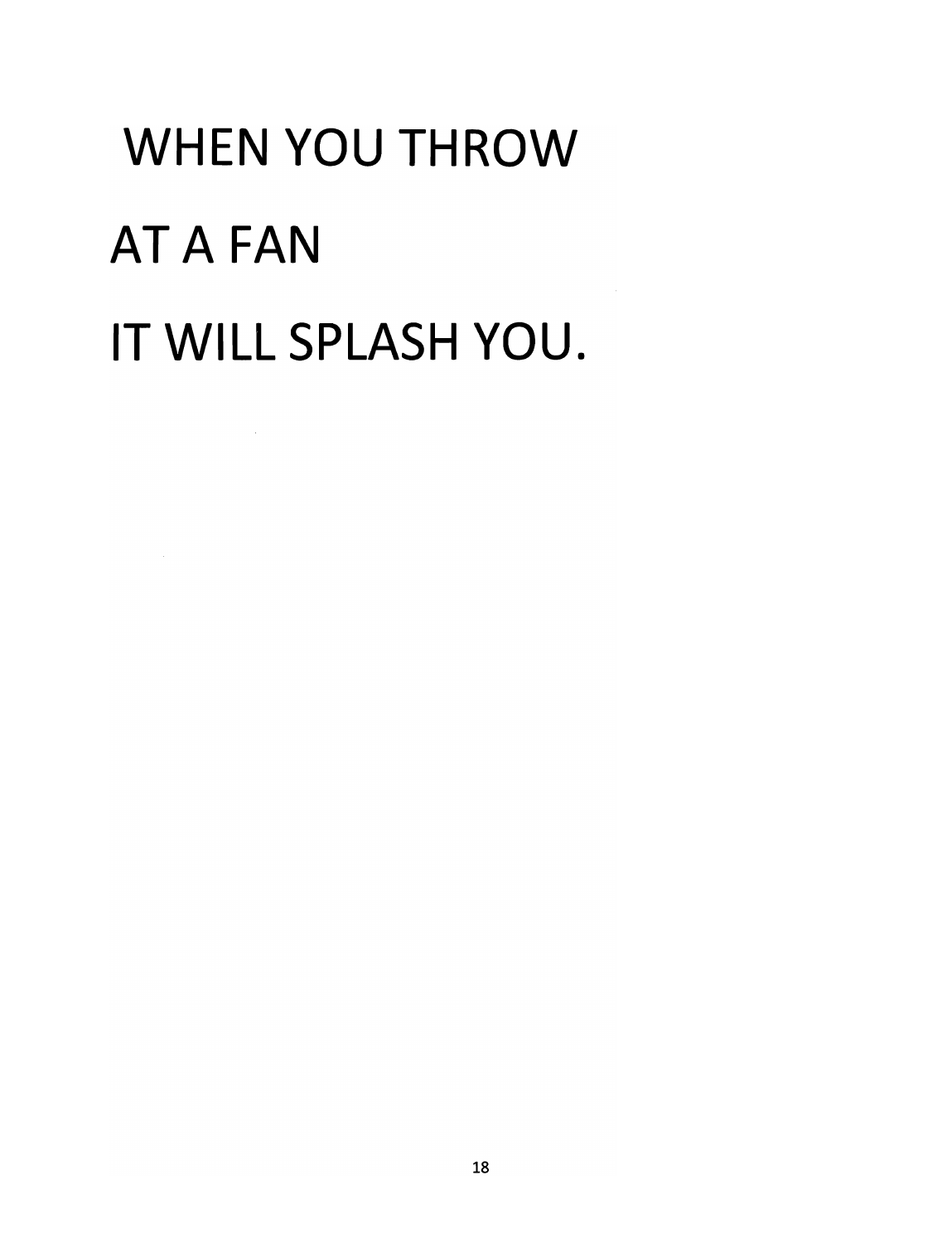*WHAT GOES AROUND-WHAT YOU DISH OUT COMES AROUND-TO HIT YOU WHEN YOU THROW AT A FAN IT WILL SPLASH YOU. What are the friends of Israel*

*to do in addition to gnaw their teeth at the labeling and*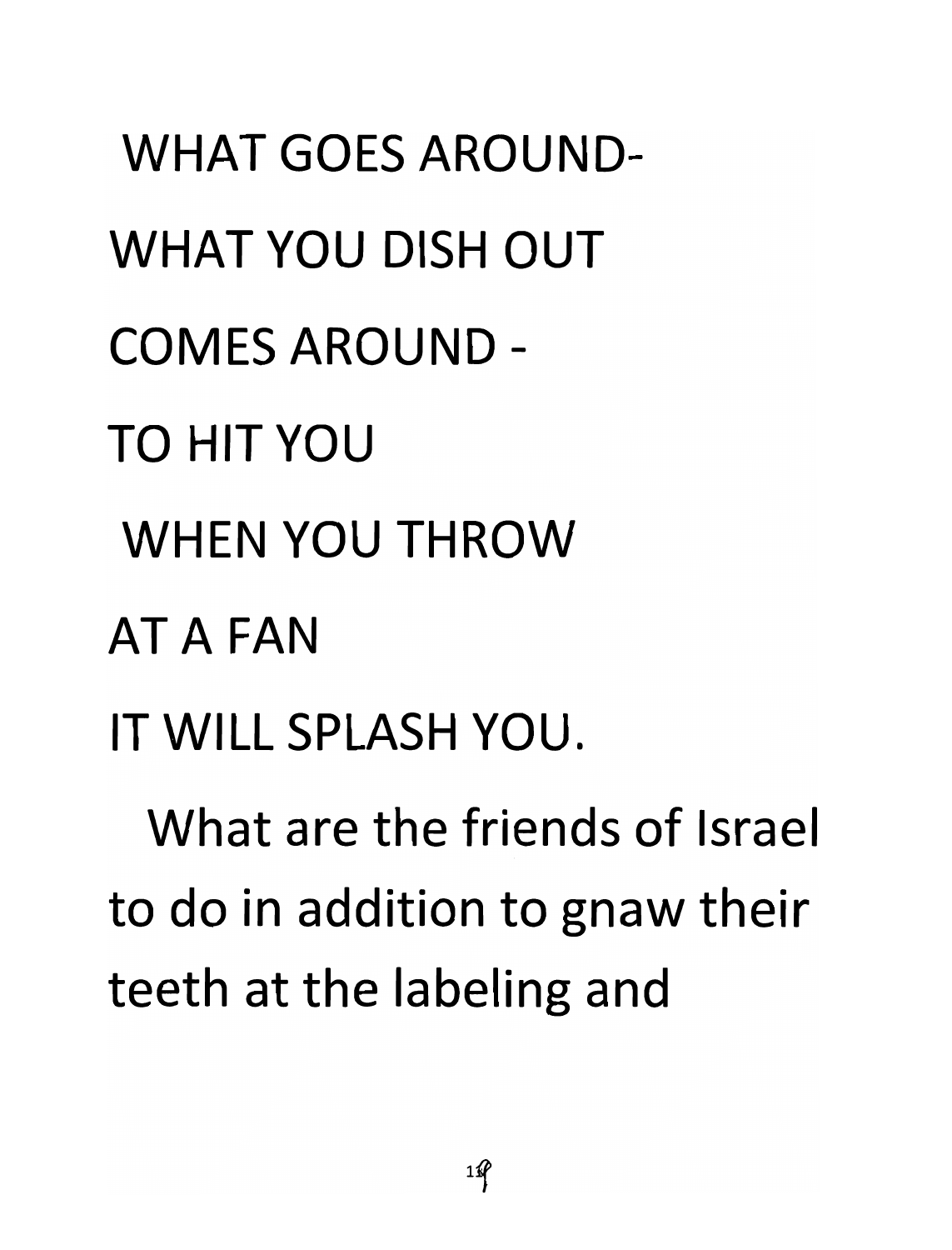*boycott of historical Israel produce?*

*I MAINTAIN THAT THE LABELING IS A VERY GOOD THING.*

*LET ALL FRIENDS OF ISRAEL WHO HATE THE RESURRECTED 2000 YEAR European butcher follow and search for the labeled produce of historical Israel.*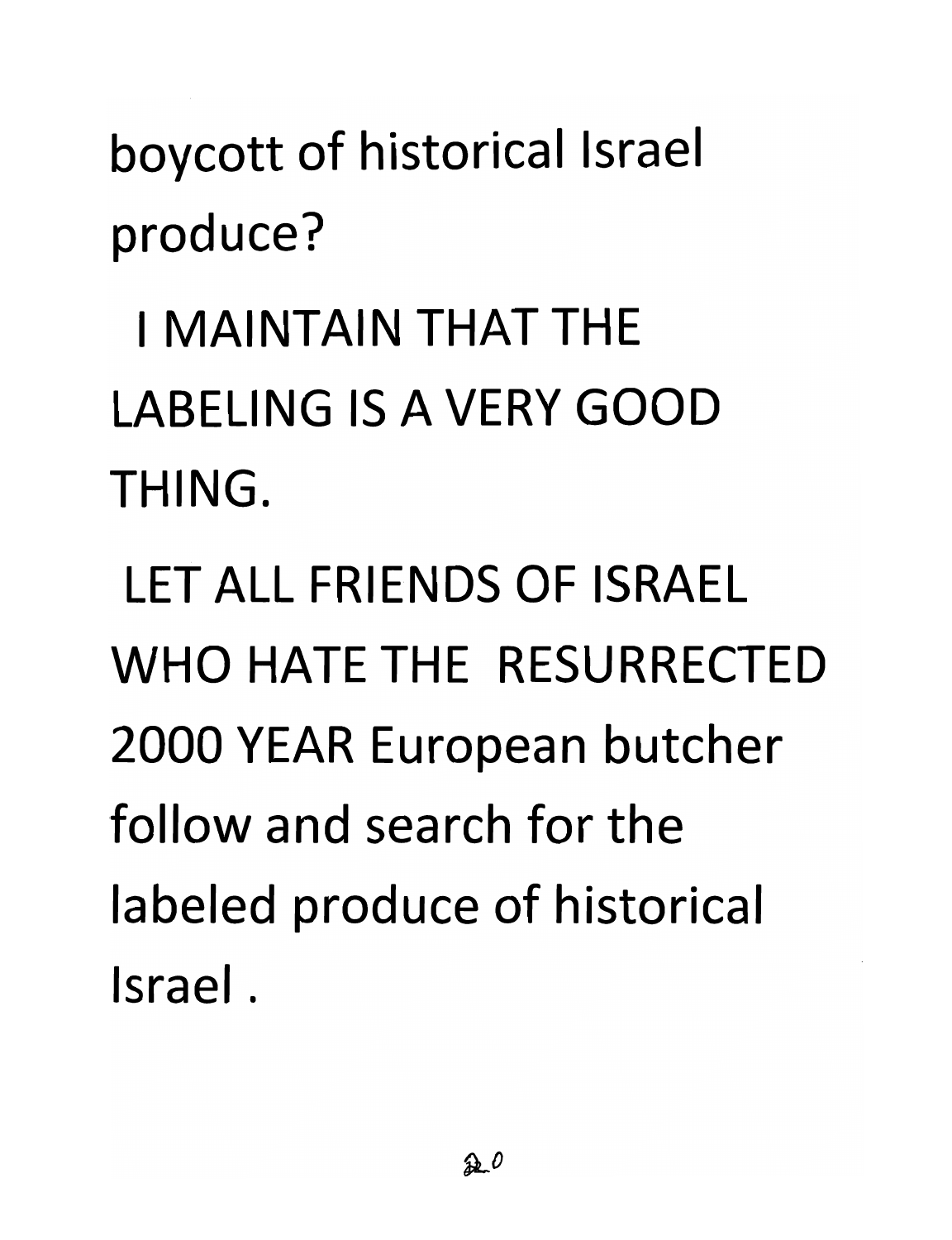*Let all of us buy buy buy only produce from HISTORICAL ISREAL*

*LET US FORM COMPANIES TO SHIP HISTORICAL PRODUCE TGO THE 4 CORNERS OF THE EARTH.*

*JEWS TODAY ARE THREATENED BY THE EUROPEAN BUTCHERS OF EXTINCTION. 1934-1944 IS BACK. THE MEDIUM THE*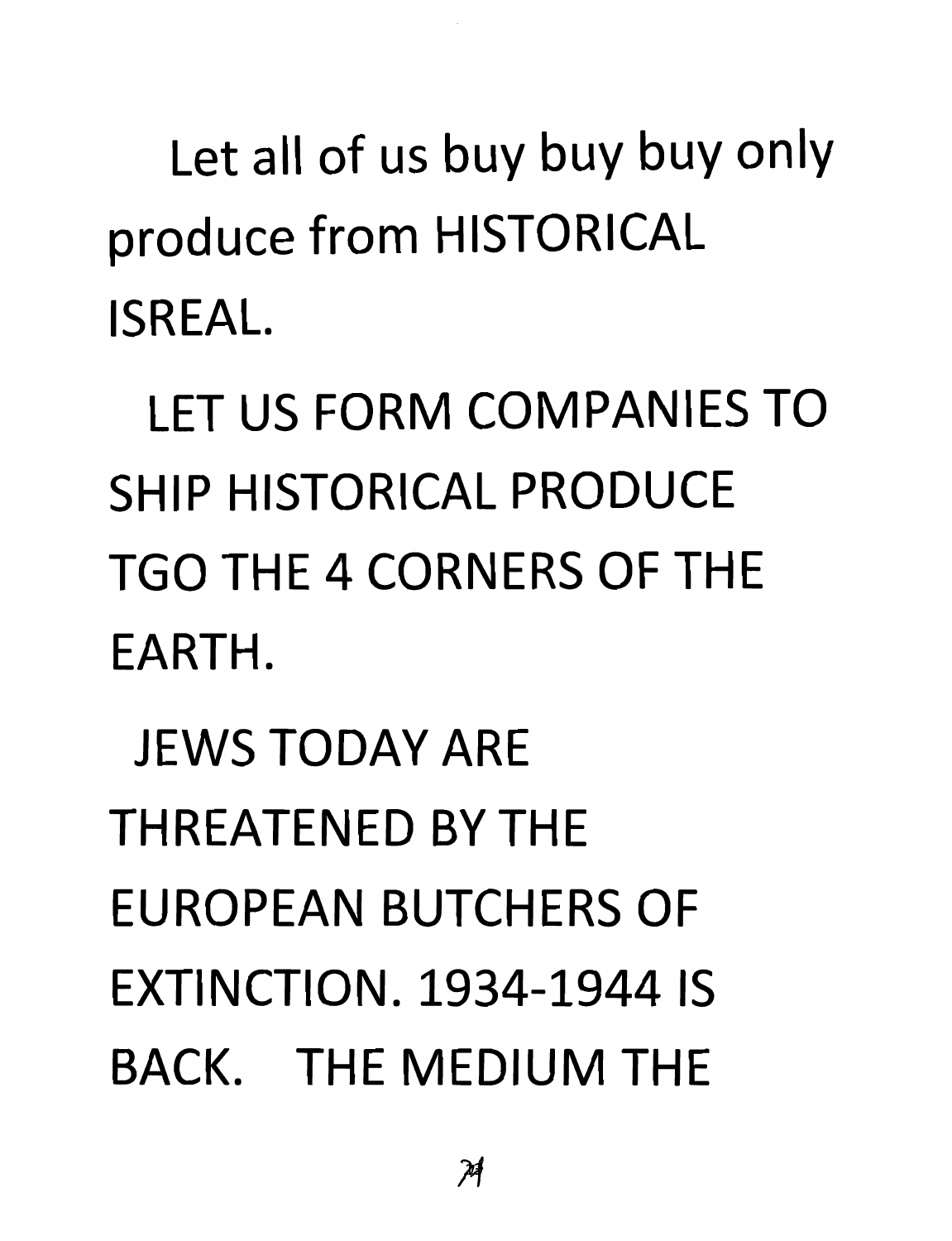*AGENT WAS HITLER AND THE NAZIS. 1933-1945.*

*1946-2015 - THE ARABS AND THE MUSLIM TERORISTSARE THE MEDIUM AND AGENTS FOR THE RESURRECTED 2000 YEAR EUROPEAN BUTCHER . JEWS AND FRIENDS OF THE JEWS CAN DO ALOT TO DEFEAT THIS EUROPEAN AND ARAB TERRORIST VERMIN.*